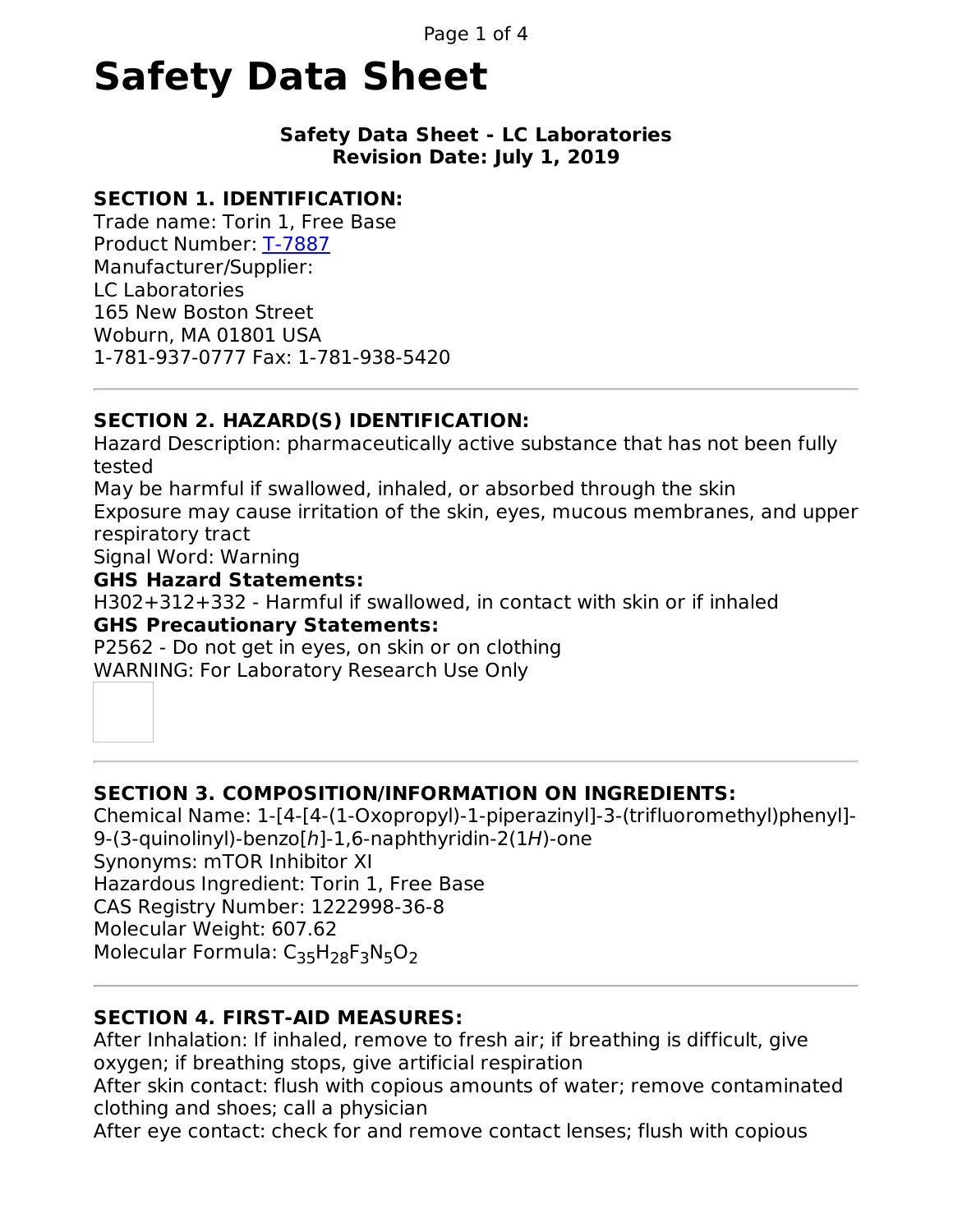amounts of water; assure adequate flushing by separating the eyelids with fingers; call a physician

After swallowing: if swallowed, wash out mouth with copious amounts of water; call a physician

## **SECTION 5. FIRE-FIGHTING MEASURES:**

Suitable extinguishing agents: water spray, carbon dioxide, dry chemical powder or foam

Protective equipment: wear self-contained breathing apparatus and protective clothing to prevent contact with skin and eyes

Unusual fire hazard: may emit toxic fumes under fire conditions such as carbon monoxide, etc.

## **SECTION 6. ACCIDENTAL RELEASE MEASURES:**

Person-related safety precautions: cordon off area of spill; wear self-contained breathing apparatus, protective clothing and heavy rubber gloves Measures for cleaning/collecting: absorb solutions with finely- powdered liquidbinding material (diatomite, universal binders); decontaminate surfaces and equipment by scrubbing with alcohol; dispose of contaminated material according to Section 13

## **SECTION 7. HANDLING AND STORAGE:**

Information for safe handling: avoid contact with skin, eyes and clothing; material may be an irritant Storage: store solid and solutions at -20 ºC

## **SECTION 8. EXPOSURE CONTROLS/PERSONAL PROTECTION:**

Personal protective equipment as follows:

Breathing equipment: NIOSH/MSHA-approved respirator

Protection of hands: handle with Nitrile rubber gloves with minimum thickness of 0.11 mm (4.3 mil). This recommendation should not be interpreted as offering an approval for any specific use conditions. Please review this recommendation with a safety officer to evaluate if it is appropriate for the anticipated use.

Eye protection: chemical safety goggles

# **SECTION 9. PHYSICAL AND CHEMICAL PROPERTIES:**

Form: crystalline solid; granular or powder Color: Odor: none Melting point/Melting range: not tested Danger of explosion: none Solubility in / Miscibility with water: not determined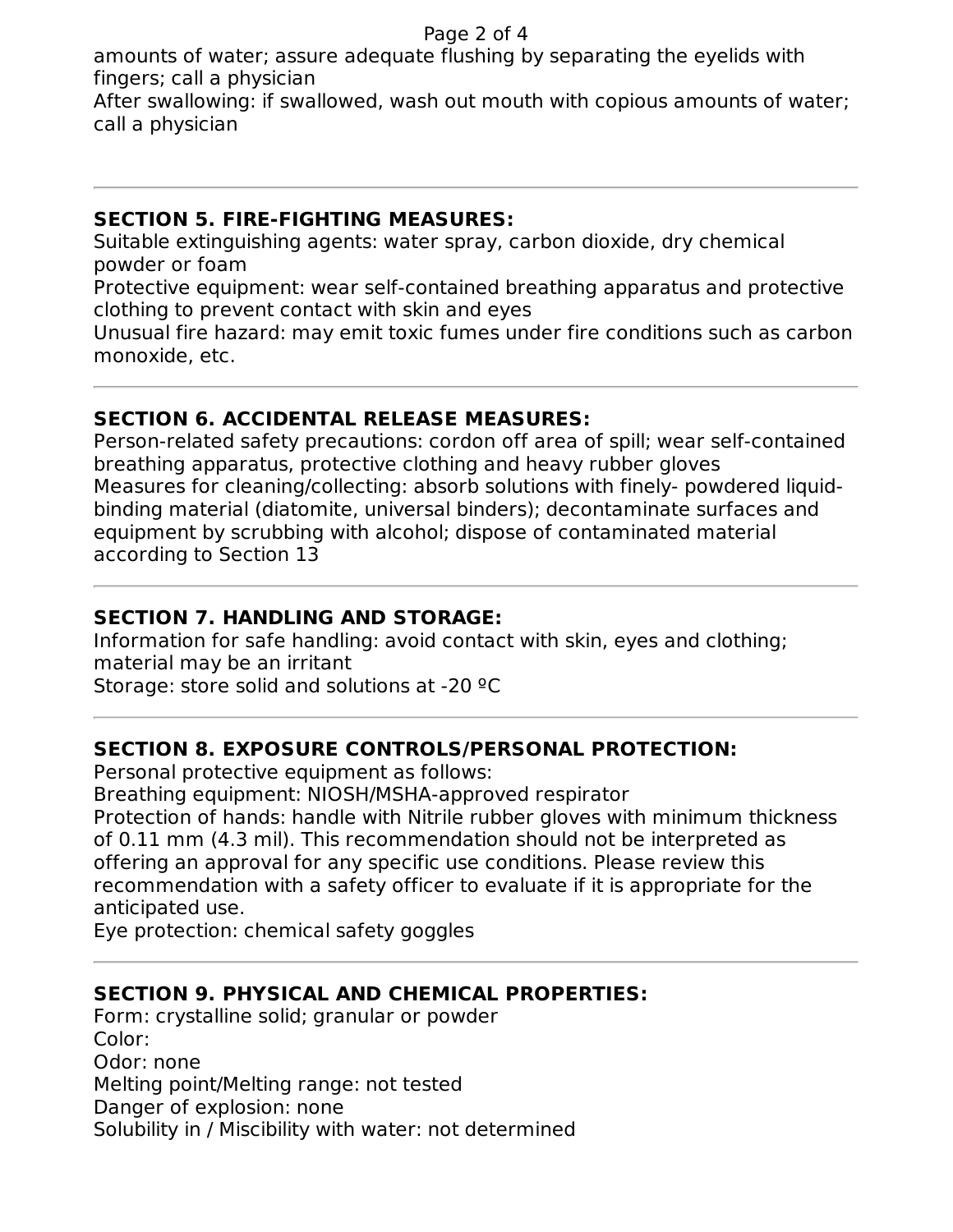#### **SECTION 10. STABILITY AND REACTIVITY:**

Stability: avoid acids and bases

Thermal decomposition / conditions to be avoided: protect from light and heat Dangerous products of decomposition: thermal decomposition may produce toxic gases such as carbon monoxide and carbon dioxide, and nitrogen oxides

## **SECTION 11. TOXICOLOGICAL INFORMATION:**

RTECS #: not available

Acute toxicity: not known

Primary irritant effect:

On the skin: not known; may be an irritant; may be harmful if absorbed through the skin

On the eye: not known; may be an irritant

Inhalation: not known; may cause respiratory tract irritation; may be harmful if inhaled

Ingestion: not known; may be harmful if swallowed

## **SECTION 12. ECOLOGICAL INFORMATION:**

General notes: no data available Treat as potentially toxic if released into the environment

## **SECTION 13. DISPOSAL CONSIDERATIONS:**

Dispose of in accordance with prevailing country, federal, state and local regulations

## **SECTION 14. TRANSPORT INFORMATION:**

DOT:

Proper shipping name: none

Non-Hazardous for transport: this substance is considered to be non-hazardous for transport

IATA class:

Proper shipping name: none

Non-Hazardous for transport: this substance is considered to be non-hazardous for transport

## **SECTION 15. REGULATORY INFORMATION:**

Code letter and hazard designation of product: EU Risk And Safety phrases: S22: Do not breathe dust